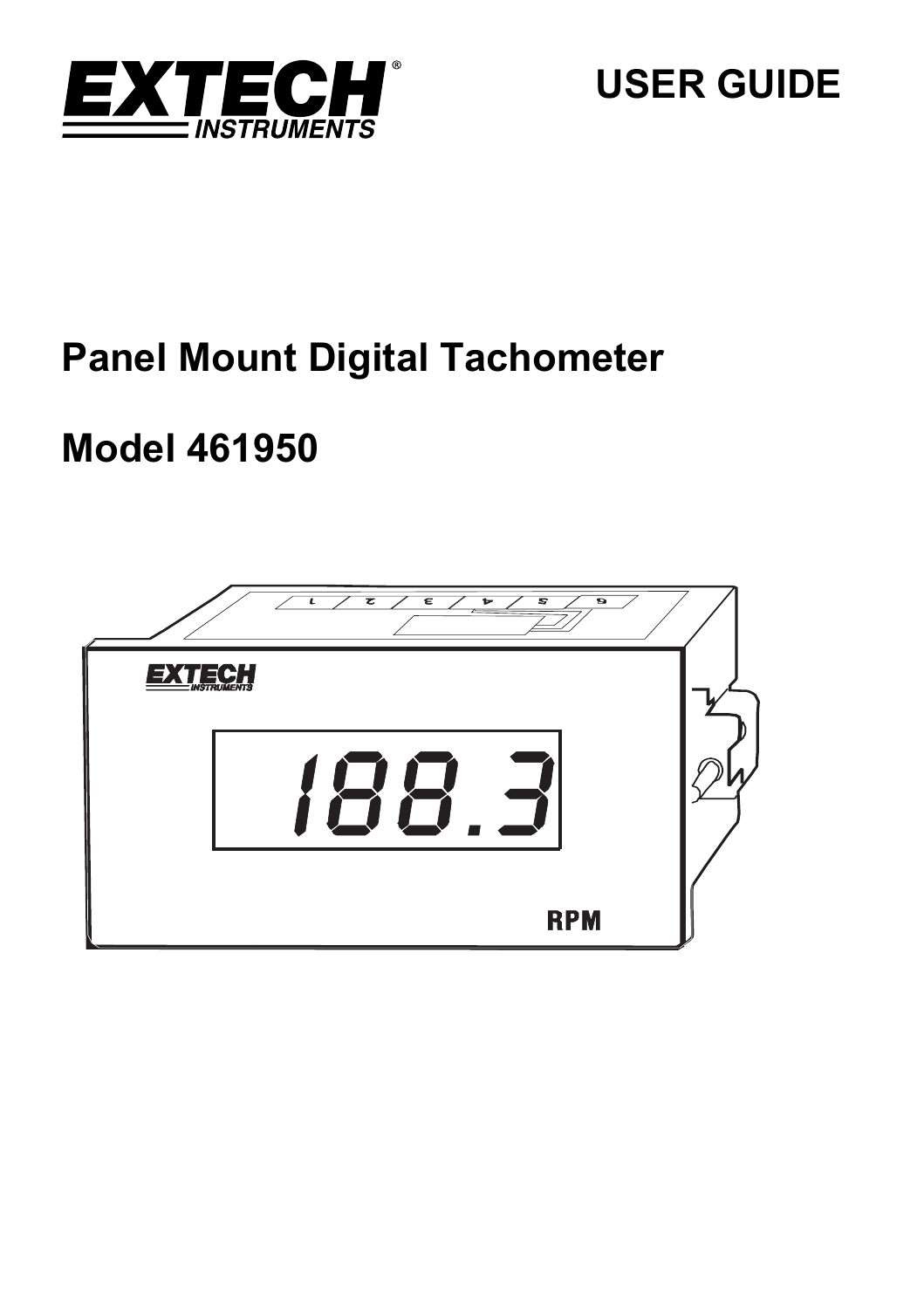# *Introduction*

Congratulations on your purchase of the Extech 461950 Panel Tachometer. This meter displays continuous readings from 5 to 99,990 rpm. Single pulse activation eliminates the need for special gears when setting up the meter in any given application. Models 461955 (proximity sensor) and 461957 (photoelectric sensor) are also covered in this manual. Careful use of these devices will provide years of reliable service.

# *Specifications*

| Range                   | 5 to 99,990 RPM                                           |  |
|-------------------------|-----------------------------------------------------------|--|
| Resolution              | 0.1 (5 to 999.9); 1 (1000 to 9999); 10 (10.000 to 99,990) |  |
| Accuracy                | $0.05\% + 1$ digit (of reading)                           |  |
| Display                 | 0.56 " (14.3mm) 4-digit (9999 count) LED display          |  |
| Display update rate     | Once per second                                           |  |
| Power                   | 110/220VAC; 50/60Hz ±15%                                  |  |
| Panel cutout dimensions | 3.62 x 1.77" (92 x 45mm)                                  |  |
| <b>Bezel dimensions</b> | $3.78 \times 1.89 \times 0.2$ " (96 x 48 x 5.1mm)         |  |
| Meter dimensions/Weight | 3.78 x 1.89 x 4.33" (96x 48 x 110mm); 11.7 oz. (332 g)    |  |

# **Model 461950 Panel Tachometer**

# **Model 461957 Photoelectric Sensor**

| Range                 | Up to 6000 RPM (100 Hz)                 |
|-----------------------|-----------------------------------------|
| Power                 | 12 - 24VDC ±10%; Consumption: 40mA max. |
| Response time         | < 1ms                                   |
| Output                | NPN transistor; Max load 80mA           |
| Photo beam color      | Green                                   |
| Photo beam wavelength | 5500 Angstroms                          |
| Cable length          | 6 ft (1.8 meters)                       |

## **Model 461955 Proximity Switch**

| Range                     | Up to 36,000 RPM (600 Hz)                             |
|---------------------------|-------------------------------------------------------|
| Power                     | $12 - 24$ VDC $\pm$ 10%                               |
| Power Consumption         | 10 <sub>m</sub> A max.                                |
| Object distance detection | 0.1" (3 mm) maximum target distance                   |
| Object size detection     | $0.07 \times 0.11$ " (2 x 3 mm) minimum size detected |
| Cable length              | 6 ft (1.8 meters)                                     |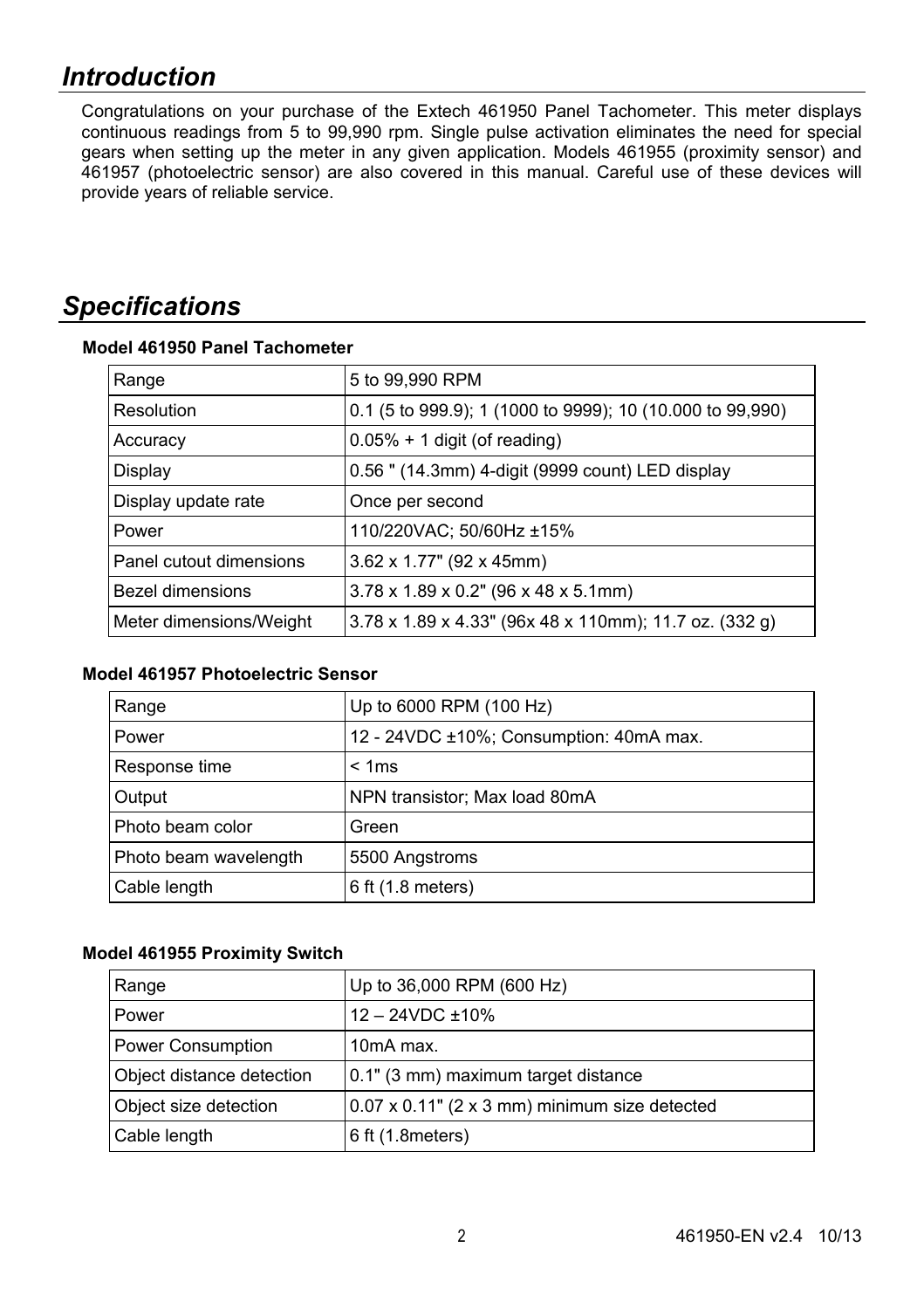# **Panel Meter Mounting**

- 1. The 461950 dimensions are:
	- Meter:  $3.78 \times 1.89 \times 4.33$ " (92 x 42 x 90 mm)
	- Bezel: 3.78 x 1.89 x 0.2" (96 x 48 x 5.1 mm)
- 2. Prepare a panel cutout with the following dimensions: 3.62 x 1.77" (92 x 45 mm).
- 3. The Tachometer will fit a standard 1/8 DIN cutout. Mounting hardware is provided which attaches to the sides of the meter. The screws attached to the mounting bracket should be tightened to the back of the panel (avoid over-tightening which can bow the meter housing).

## **Proximity Switch Model 461955 Mounting**

Use the mounting holes to secure the proximity switch to the desired surface. The sensor is the side of the switch that detects a moving metal object such as a gear tooth or a fan blade. The sensor side of the switch has an X on it and is located on the opposite side of the switch from the wiring cable. Refer to the top view diagram below. The Proximity switch must be mounted so that the object being detected passes within 0.16" (4mm) of the sensor side of the switch. The pulse LED will light when the sensor detects a metal object.



## **Photoelectric Sensor Model 461957 Mounting**

Use the mounting holes to secure the photoelectric sensor to the desired surface. The photo beam is generated and detected in the groove (as depicted by the dotted line in the diagram below). The object under test must pass in the groove so that the light beam can be interrupted.

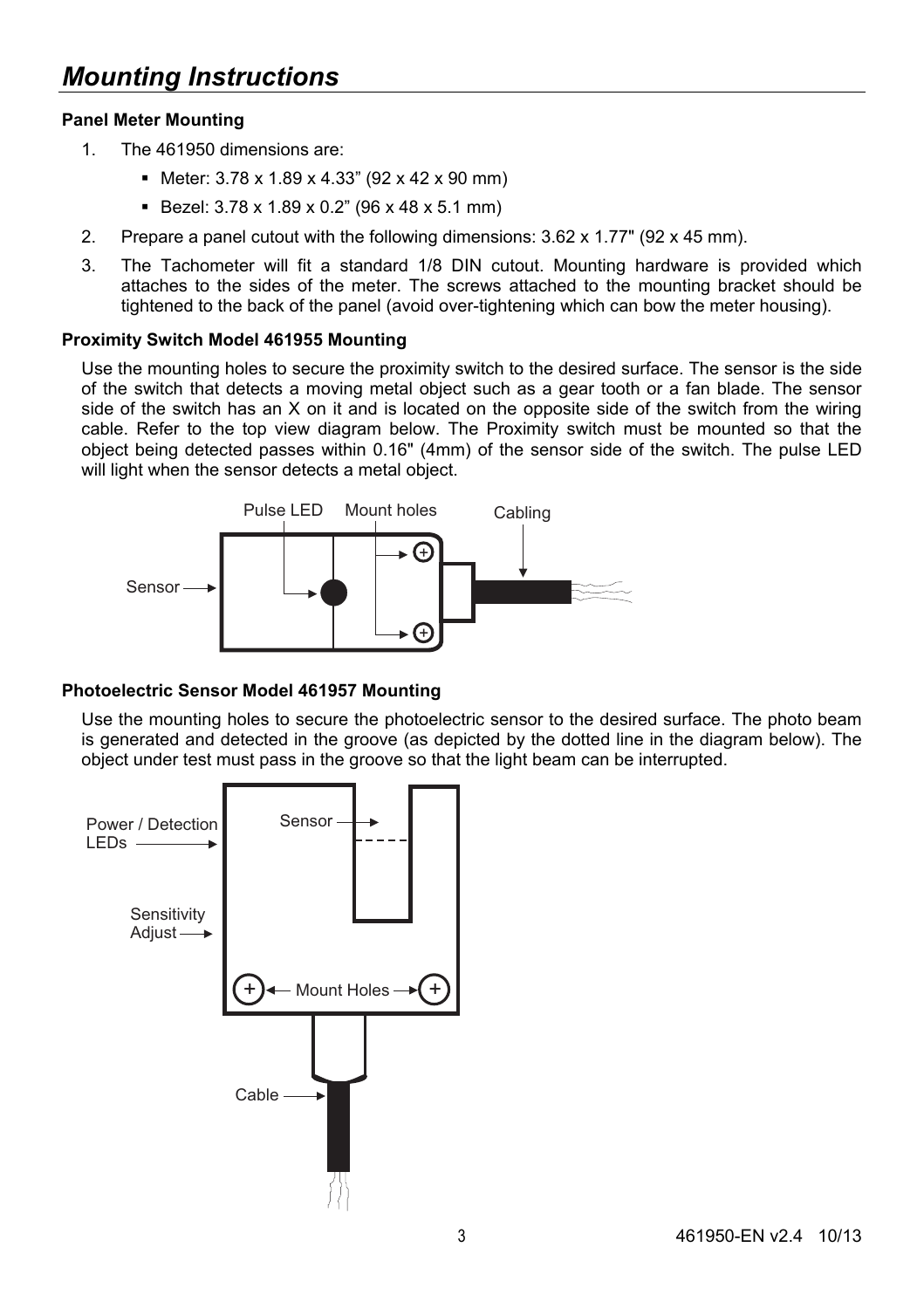# *Wiring Instructions*

The Model 461950 has seven screw terminals for AC power, sensor input, and sensor excitation.

# **Model 461955 Proximity Switch Wiring**

- 1. Brown wire (10 30V supply signal) to terminal 3 on the panel tachometer (+12V)
- 2. Black wire to terminal 2
- 3. Blue wire to terminal 1

### **Model 461957 Photoelectric Sensor Wiring**

- 1. Brown wire connects to terminal 3 of the panel tachometer
- 2. Blue wire connects to terminal 1
- 3. Black wire (sensor output during high to low transition) or Green wire (sensor output during low to high transition) connects to terminal 2. Connect one wire only to terminal 2 (black or green) depending upon which better suits the application.

#### **AC Power Wiring**

Meter terminals 5, 6, and 7, are for AC power connections. Connect to terminals 5 and 7 for 220V applications. Connect to terminals 6 and 7 for 110V power applications. A

## **Wiring Diagram**



**NOTE:** Fusing and electrical noise preventative devices such as MOVS, RC networks, and line filters should be considered by the user when installing to avoid electrical noise interference.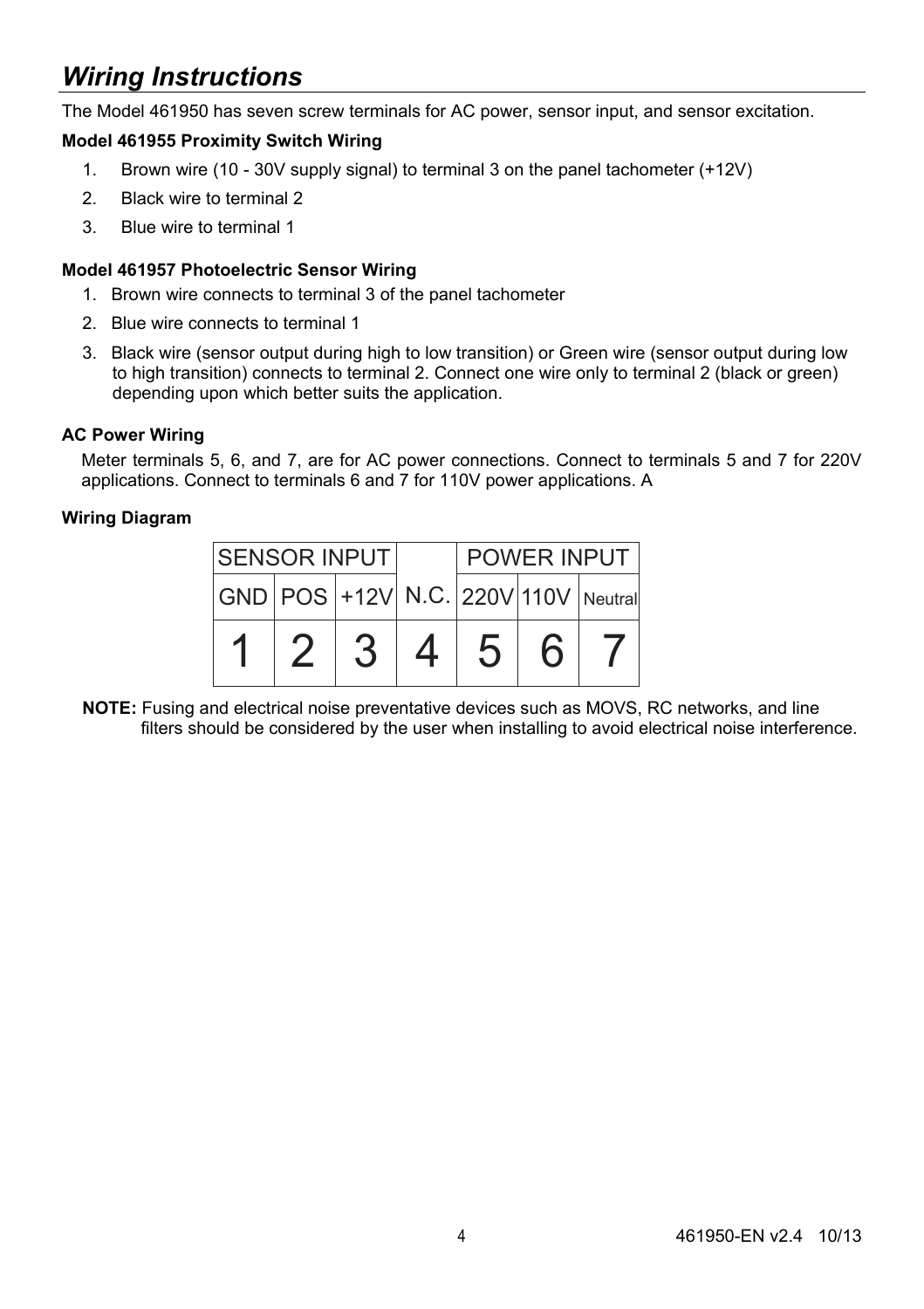### **Meter Operation**

Mount and wire the meter as previously described. The Model 461950 Panel Mount Tachometer was designed to measure and display RPM in the following ranges:

| Ranges              | Resolution | Accuracy (of rdg)        |
|---------------------|------------|--------------------------|
| $5 - 999.9$ rpm     | $0.1$ rpm  |                          |
| 1000 - 9999 rpm     | 1 rpm      | $\pm (0.05\% + 1$ digit) |
| 10,000 - 99,990 rpm | 10 rpm     |                          |

Extech sensors generate pulses that are counted by the meter and converted to RPM. The meter computes RPM values based on the number of pulses detected in a given period of time and provides an RPM display on the 4 digit (9999 count) LED.

#### **Operation of the Proximity Switch Model 491955**

The Extech *Proximity Switch* Model 461955 connects directly to the tachometer's input terminals and measures up to 36,000 RPM (600 Hz). Proximity switches detect magnetic (ferrous) objects as they pass the sensor, sending a pulse, one for each pass, to the meter. The pulse LED on the switch lights with each pass. The meter then calculates RPM and updates the LED display.

#### **Operation of the Photoelectric Sensor Model 461957**

Extech *Photoelectric Sensor* Model 461957 connects directly to the tachometer's input terminals and measures up to 6,000 RPM (100Hz). When the sensor is properly powered (by the voltage on terminal 3 of the meter), the green power LED (on the sensor) will switch on.

Photoelectric sensors generate a light beam that is interrupted by an object as it passes through the beam. Each time the beam of light is interrupted a pulse is transmitted to the meter and the red status LED on the sensor blinks. The meter then calculates and displays the RPM based on the number of pulses received in a specific period of time.

The sensitivity adjustment screw on the sensor may have to be adjusted so that one pulse is generated for each interruption of the light beam. If the red LED turns on less/more than once for each interruption of the beam, adjust the sensitivity screw.